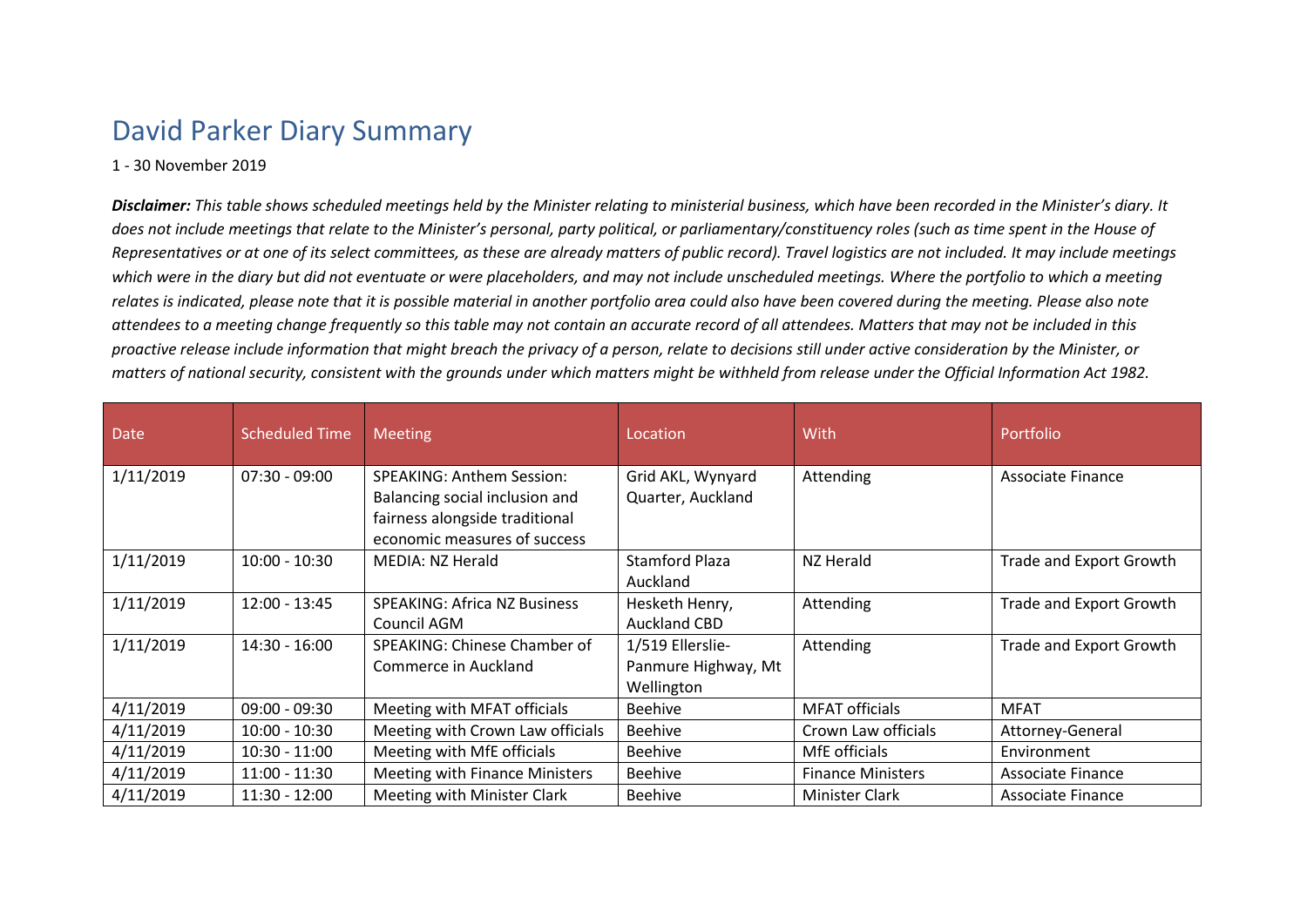| 4/11/2019     | $13:00 - 15:00$ | <b>CABINET</b>                       | Beehive              | Attending                 | All                     |
|---------------|-----------------|--------------------------------------|----------------------|---------------------------|-------------------------|
| $4/11/2019$ - | $21:00 - 08:00$ | <b>OVERSEAS TRAVEL: Shanghai</b>     | Shanghai             | Attending                 | Trade and Export Growth |
| 7/11/2019     |                 |                                      |                      |                           |                         |
| 7/11/2019     | $11:00 - 11:30$ | <b>RuralFest Meeting</b>             | <b>Bowen House</b>   | Attending                 | Environment             |
| 7/11/2019     | $11:30 - 12:00$ | Meeting with MfE officials           | <b>Beehive</b>       | MfE officials             | Environment             |
| 7/11/2019     | $12:00 - 13:00$ | <b>Cabinet Committee</b>             | <b>Beehive</b>       | Attending                 | Environment             |
| 7/11/2019     | $15:00 - 15:30$ | MEDIA: TVNZ                          | Beehive              | <b>TVNZ</b>               | Environment             |
| 7/11/2019     | $16:30 - 17:15$ | ATTEND: LGNZ Regional Sector         | LGNZ boardroom,      | Attending                 | Environment             |
|               |                 | meeting                              | Level 1, 117 Lambton |                           |                         |
|               |                 |                                      | Quay, Wellington     |                           |                         |
| 7/11/2019     | $18:00 - 19:00$ | <b>SPEAKING: NZ River Awards</b>     | Harbourside Function | Attending                 | Environment             |
|               |                 |                                      | Centre, Wellington   |                           |                         |
| 8/11/2019     | $10:30 - 11:00$ | <b>SPEAKING: Lakes Water Quality</b> | Millennium Hotel,    | Attending                 | Environment             |
|               |                 | Society Symposium                    | Rotorua              |                           |                         |
| 11/11/2019    | $09:00 - 09:45$ | Meeting with MFAT officials          | Beehive              | Minister Little and CE of | <b>MFAT</b>             |
|               |                 |                                      |                      | <b>MOJ</b>                |                         |
| 11/11/2019    | $10:30 - 11:00$ | Meeting with Minister Little and     | <b>Beehive</b>       | <b>Finance Ministers</b>  | Attorney-General        |
|               |                 | CE of MOJ                            |                      |                           |                         |
| 11/11/2019    | $11:00 - 11:30$ | Meeting with Finance Ministers       | Beehive              | Attending                 | Associate Finance       |
| 11/11/2019    | $13:00 - 15:00$ | <b>CABINET</b>                       | Beehive              | MfE officials             | All                     |
| 11/11/2019    | 15:00 - 15:45   | Meeting with MfE officials           | Beehive              | Attending                 | Environment             |
| 11/11/2019    | $16:00 - 16:30$ | <b>EXECUTIVE COUNCIL</b>             | <b>Beehive</b>       | Attending                 | All                     |
| 11/11/2019    | $16:30 - 17:00$ | Meeting with Chair of Parole         | Beehive              | Chair of Parole Board     | Attorney-General        |
|               |                 | <b>Board</b>                         |                      |                           |                         |
| 11/11/2019    | 17:30 - 18:00   | Withheld under s(9)(2)(f)(iv)        | Beehive              |                           |                         |
| 11/11/2019    | $18:15 - 18:45$ | Meeting with Minister Shaw           | <b>Beehive</b>       | <b>Minister Shaw</b>      | Environment             |
| 12/11/2019    | $08:30 - 09:00$ | Meeting with Minister Sage           | <b>Beehive</b>       | Minister Sage             | Environment             |
| 12/11/2019    | $09:15 - 10:00$ | <b>Cabinet Committee</b>             | Beehive              | Attending                 | All                     |
| 12/11/2019    | $15:00 - 15:30$ | Meeting with DPM, Ministers          | Beehive              | DPM, Ministers            | Associate Finance       |
|               |                 | Robertson, Jones                     |                      | Robertson, Jones          |                         |
| 12/11/2019    | $15:30 - 16:15$ | Meeting with MfE officials           | <b>Beehive</b>       | MfE officials             | Environment             |
| 12/11/2019    | $16:20 - 16:50$ | Withheld under s(9)(2)(f)(iv)        |                      |                           |                         |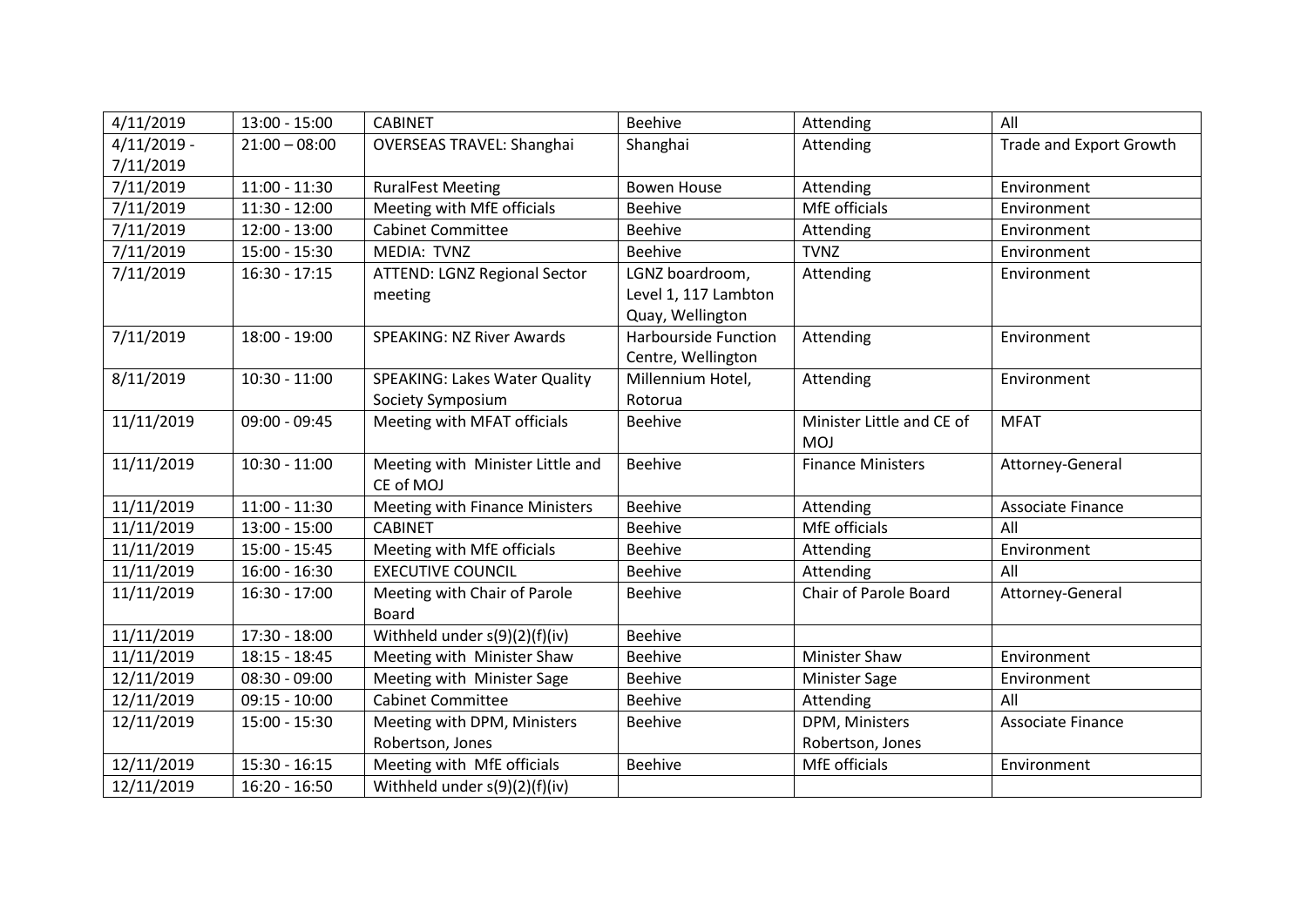| 12/11/2019 | $17:00 - 18:00$ | <b>Cabinet Committee</b>              | <b>Beehive</b>         | Attending                  | All                            |
|------------|-----------------|---------------------------------------|------------------------|----------------------------|--------------------------------|
| 12/11/2019 | 18:00 - 18:30   | Meeting with Chief Justice, Chief     | <b>Beehive</b>         | Chief Justice, Chief       | Attorney-General               |
|            |                 | District Court Judge                  |                        | District Court Judge       |                                |
| 13/11/2019 | $09:00 - 09:30$ | <b>Cabinet Committee</b>              | <b>Beehive</b>         | Attending                  | All                            |
| 13/11/2019 | $10:30 - 11:00$ | <b>MEDIA: NBR</b>                     |                        | <b>NBR</b>                 | <b>Trade and Export Growth</b> |
| 13/11/2019 | $11:00 - 12:30$ | <b>Cabinet Committee</b>              | <b>Beehive</b>         | Attending                  | All                            |
| 13/11/2019 | $16:15 - 16:45$ | Meeting with Crown Law officials      | <b>Beehive</b>         | Crown Law officials        | Attorney-General               |
| 13/11/2019 | $16:45 - 17:30$ | Meeting with Solicitor-General &      | <b>Beehive</b>         | Solicitor-General & Chief  | Attorney-General               |
|            |                 | <b>Chief Justice</b>                  |                        | Justice                    |                                |
| 13/11/2019 | 17:30 - 19:30   | <b>EVENT: Taste of Pāmu Annual</b>    | Banquet Hall,          | Attending                  | Trade and Export Growth        |
|            |                 | Event                                 | Parliament             |                            |                                |
| 13/11/2019 | 19:30 - 20:00   | Withheld under s(9)(2)(f)(iv)         | <b>Beehive</b>         |                            |                                |
| 13/11/2019 | $20:30 - 21:00$ | Meeting with Minister Mahuta          | <b>Beehive</b>         | <b>Minister Mahuta</b>     | Environment                    |
| 14/11/2019 | $08:30 - 09:00$ | Meeting with Minister Sage, CE of     | <b>Beehive</b>         | Minister Sage, CE of EPA   | Environment                    |
|            |                 | EPA                                   |                        |                            |                                |
| 14/11/2019 | $09:15 - 10:00$ | <b>Cabinet Committee</b>              | <b>Beehive</b>         | Attending                  | All                            |
| 14/11/2019 | $10:00 - 10:30$ | Meeting with MfE officials            | <b>Beehive</b>         | MfE officials              | Environment                    |
| 14/11/2019 | $12:15 - 12:45$ | Meeting with Ministers Hipkins        | <b>Beehive</b>         | Ministers Hipkins and      | AG                             |
|            |                 | and Martin                            |                        | Martin                     |                                |
| 14/11/2019 | 16:30 - 17:00   | Meeting with Mayor of Wairoa          | <b>Beehive</b>         | Mayor of Wairoa            | Environment                    |
| 14/11/2019 | 20:30 - 22:30   | <b>EVENT: NZ Music Awards</b>         | Spark Arena            | Attending                  | All                            |
| 15/11/2019 | $10:30 - 11:30$ | <b>VISIT: Watercare</b>               | Mangere Wastewater     | Attending                  | Environment                    |
|            |                 |                                       | <b>Treatment Plant</b> |                            |                                |
| 18/11/2019 | $09:00 - 09:30$ | Meeting with MFAT officials           | <b>Beehive</b>         | <b>MFAT officials</b>      | <b>MFAT</b>                    |
| 18/11/2019 | $09:30 - 10:00$ | Meeting with Minister Twyford         | <b>Beehive</b>         | Minister Twyford           | Environment                    |
| 18/11/2019 | $10:30 - 11:00$ | Meeting with Bangladesh               | <b>Beehive</b>         | <b>Bangladesh Commerce</b> | Trade and Export Growth        |
|            |                 | <b>Commerce Minister Munshi</b>       |                        | Minister Munshi            |                                |
| 18/11/2019 | $11:00 - 11:30$ | <b>Meeting with Finance Ministers</b> | <b>Beehive</b>         | <b>Finance Ministers</b>   | Associate Finance              |
| 18/11/2019 | $11:30 - 12:00$ | Meeting with DPM, Minister Nash       | <b>Beehive</b>         | DPM, Minister Nash         | <b>Trade and Export Growth</b> |
| 18/11/2019 | 12:00 - 12:30   | Meeting with Minister Clark           | <b>Beehive</b>         | <b>Minister Clark</b>      | AG                             |
| 18/11/2019 | $13:00 - 15:00$ | <b>CABINET</b>                        | <b>Beehive</b>         | Attending                  | All                            |
| 18/11/2019 | $15:00 - 15:30$ | Meeting with Minister O'Connor        | <b>Beehive</b>         | Minister O'Connor          | Environment                    |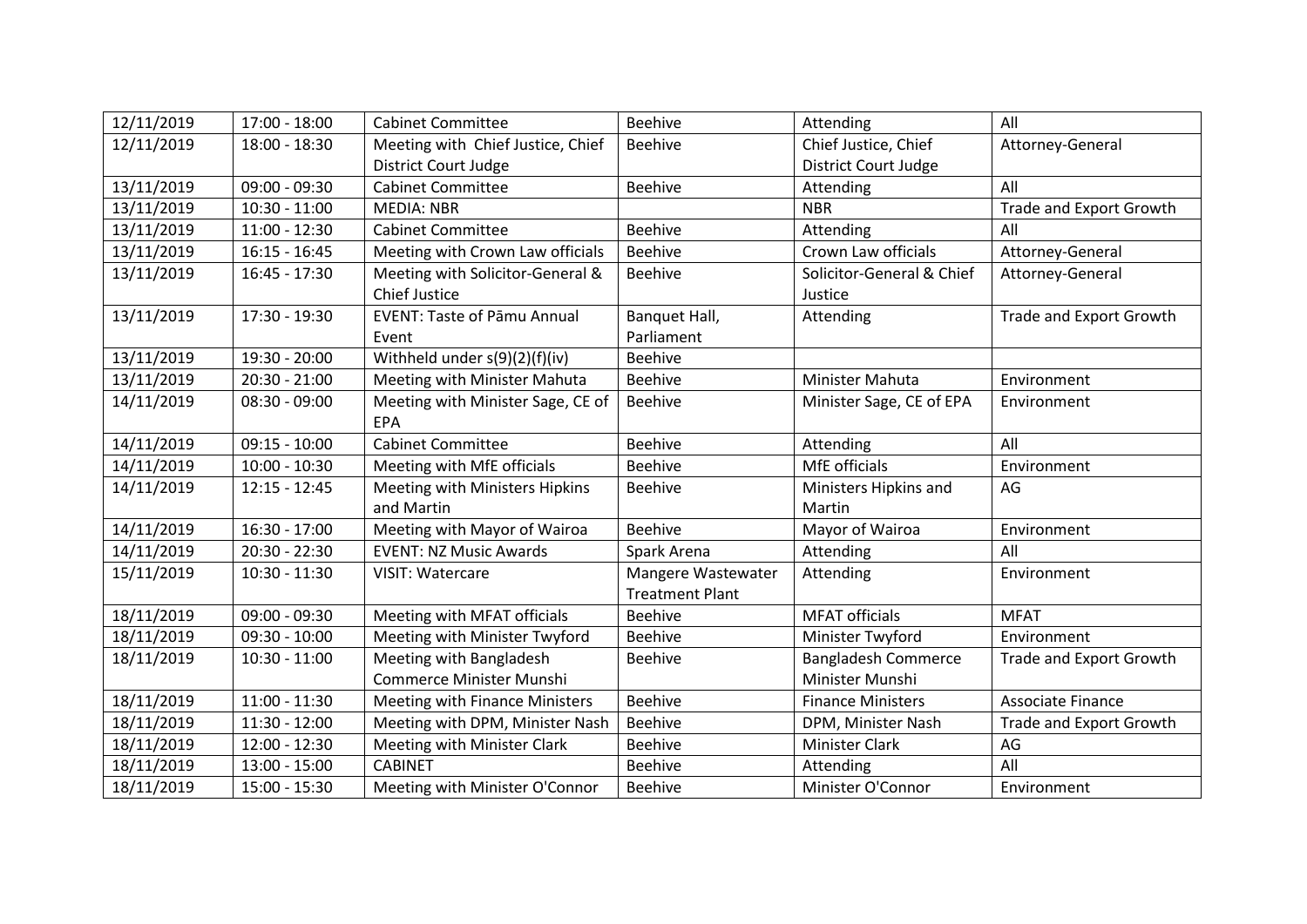| 18/11/2019 | $15:30 - 16:00$ | Meeting with Ministers Woods,    | Beehive          | Ministers Woods,          | Environment                    |
|------------|-----------------|----------------------------------|------------------|---------------------------|--------------------------------|
|            |                 | Twyford                          |                  | Twyford                   |                                |
| 18/11/2019 | $16:00 - 16:45$ | Meeting with MfE officials       | <b>Beehive</b>   | MfE officials             | Environment                    |
| 18/11/2019 | $16:45 - 17:15$ | <b>Meeting with Ministers</b>    | <b>Beehive</b>   | Ministers Robertson,      | Environment                    |
|            |                 | Robertson, Jones, Genter         |                  | Jones, Genter             |                                |
| 19/11/2019 | $08:00 - 08:45$ | Meeting with Ministers Mahuta,   | Beehive          | Ministers Mahuta,         | Environment                    |
|            |                 | O'Connor, Jones, Sage, Shaw      |                  | O'Connor, Jones, Sage,    |                                |
|            |                 |                                  |                  | Shaw                      |                                |
| 19/11/2019 | $09:15 - 10:00$ | <b>Cabinet Committee</b>         | <b>Beehive</b>   | Attending                 | All                            |
| 19/11/2019 | 12:00 - 12:30   | Meeting with Ministers Clark,    | <b>Beehive</b>   | Ministers Clark, Nash     | Associate Finance              |
|            |                 | Nash                             |                  |                           |                                |
| 19/11/2019 | $12:30 - 13:00$ | Press conference                 | Beehive          | Media                     | Associate Finance              |
| 19/11/2019 | $15:00 - 15:45$ | Withheld under s(9)(2)(f)(iv)    | <b>Beehive</b>   |                           |                                |
| 19/11/2019 | 15:30 - 16:00   | Meeting with Minister Sage       | Beehive          | <b>Minister Sage</b>      | Environment                    |
| 19/11/2019 | $16:05 - 16:20$ | <b>MEDIA: Magic Talk</b>         | <b>Beehive</b>   | <b>Magic Talk</b>         | <b>Associate Finance</b>       |
| 19/11/2019 | $16:30 - 18:00$ | <b>Cabinet Committee</b>         | Beehive          | Attending                 | All                            |
| 19/11/2019 | 17:45 - 19:30   | <b>EVENT: Thanksgiving 2019</b>  | Banquet Hall,    | Attending                 | <b>Trade and Export Growth</b> |
|            |                 |                                  | Parliament       |                           |                                |
| 20/11/2019 | $08:05 - 08:20$ | <b>MEDIA: RNZ</b>                | RNZ, The Terrace | <b>RNZ</b>                | Associate Finance              |
| 20/11/2019 | $08:30 - 09:00$ | Meeting with Treasury Secretary  | <b>Beehive</b>   | <b>Treasury Secretary</b> | Associate Finance              |
| 20/11/2019 | $09:00 - 09:30$ | Meeting with MFAT officials      | Beehive          | <b>MFAT officials</b>     | <b>Trade and Export Growth</b> |
| 20/11/2019 | $09:30 - 10:00$ | Meeting with PCO officials       | <b>Beehive</b>   | PCO officials             | Attorney-General               |
| 20/11/2019 | $10:00 - 10:45$ | Meeting with Minister Sage +     | Beehive          | Minister Sage + Methyl    | Environment                    |
|            |                 | Methyl Bromide Industry          |                  | <b>Bromide Industry</b>   |                                |
|            |                 | <b>Stakeholders</b>              |                  | <b>Stakeholders</b>       |                                |
| 20/11/2019 | $11:00 - 12:30$ | <b>Cabinet Committee</b>         | <b>Beehive</b>   | Attending                 | All                            |
| 20/11/2019 | $12:30 - 13:00$ | Meeting with Ministers Hipkins   | <b>Beehive</b>   | Ministers Hipkins and     | Attorney-General               |
|            |                 | and Lees-Galloway                |                  | Lees-Galloway             |                                |
| 20/11/2019 | $15:00 - 15:15$ | Meeting with EPA officials       | Beehive          | <b>EPA officials</b>      | Environment                    |
| 20/11/2019 | 15:30 - 15:45   | <b>MEDIA: ODT</b>                | Beehive          | ODT                       | Environment                    |
| 20/11/2019 | 15:45 - 16:30   | Meeting with Crown Law officials | Beehive          | Crown Law officials       | Attorney-General               |
| 20/11/2019 | $16:30 - 17:00$ | Meeting with Zespri CEO          | Beehive          | Zespri CEO                | Trade and Export Growth        |